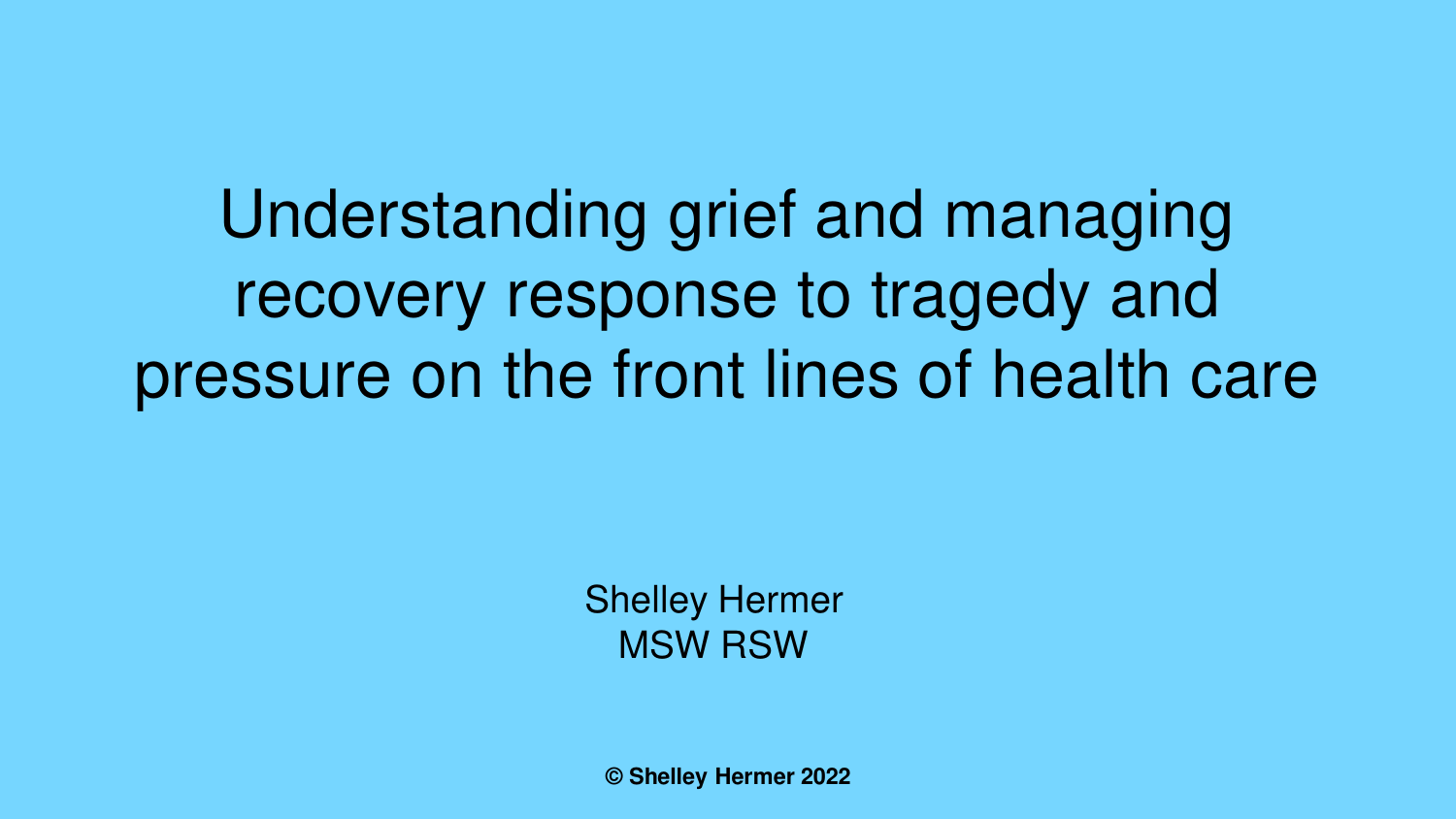



#### **James Perrigo (1788-1853)**

Fils de James Perrigo et Anne Graham, il fut marié à Louise Valiquette (Montréal - 1813) et à Maria Baker (Lachine - 1828). Il eut 3 enfants de chaque mariage et compte des descendants jusqu'à aujourd'hui.

Né à Burlington, Vermont, il viendra rejoindre sa mère devenu veuve et remariée à Montréal vers 1805. Vers 1810, il est un jeune entrepreneurpropriétaire de traversiers à Caughnawaga (Kahnawake). En 1812, il joint comme milicien volontaire les troupes de la Couronne lors du conflit de 1812 en tant qu'officier à la tête d'un groupe d'Amérindiens sous les ordres du colonel De Salaberry. Vers 1825, se prévalant de certaines notions de médecine acquises auprès d'un médecin de Burlington pendant son adolescence, il devient le Dr Perrigo mais sans diplôme pour justifier ce titre. En 1838, il devient un des chefs patriotes de Sainte-Martine lors de la rébellions de 1838. C'est lors de son séjour en prison que le notaire Girouard réalisa ses fameux portraits dont celui de Perrigo.

Ayant ainsi acquis une certaine notoriété comme « médecin » et comme chef militaire...il devint le premier maire de Sainte-Martine de 1845 à 1847.

Ce régime municipal fut aboli au bout de 2 ans et Perrigo tira sa révérence de la vie politique. Il exerça la profession de douanier à Côteau-du-Lac jusqu'à son décès en 1853. Voilà ainsi résumé le parcours singulier d'un homme animé par le désir de faire sa marque au gré des circonstances d'une vie peu commune.

Le parc James-Perrigo fut nommé ainsi le 12 septembre 2020 dans le cadre du 175e anniversaire de la Municipalité.

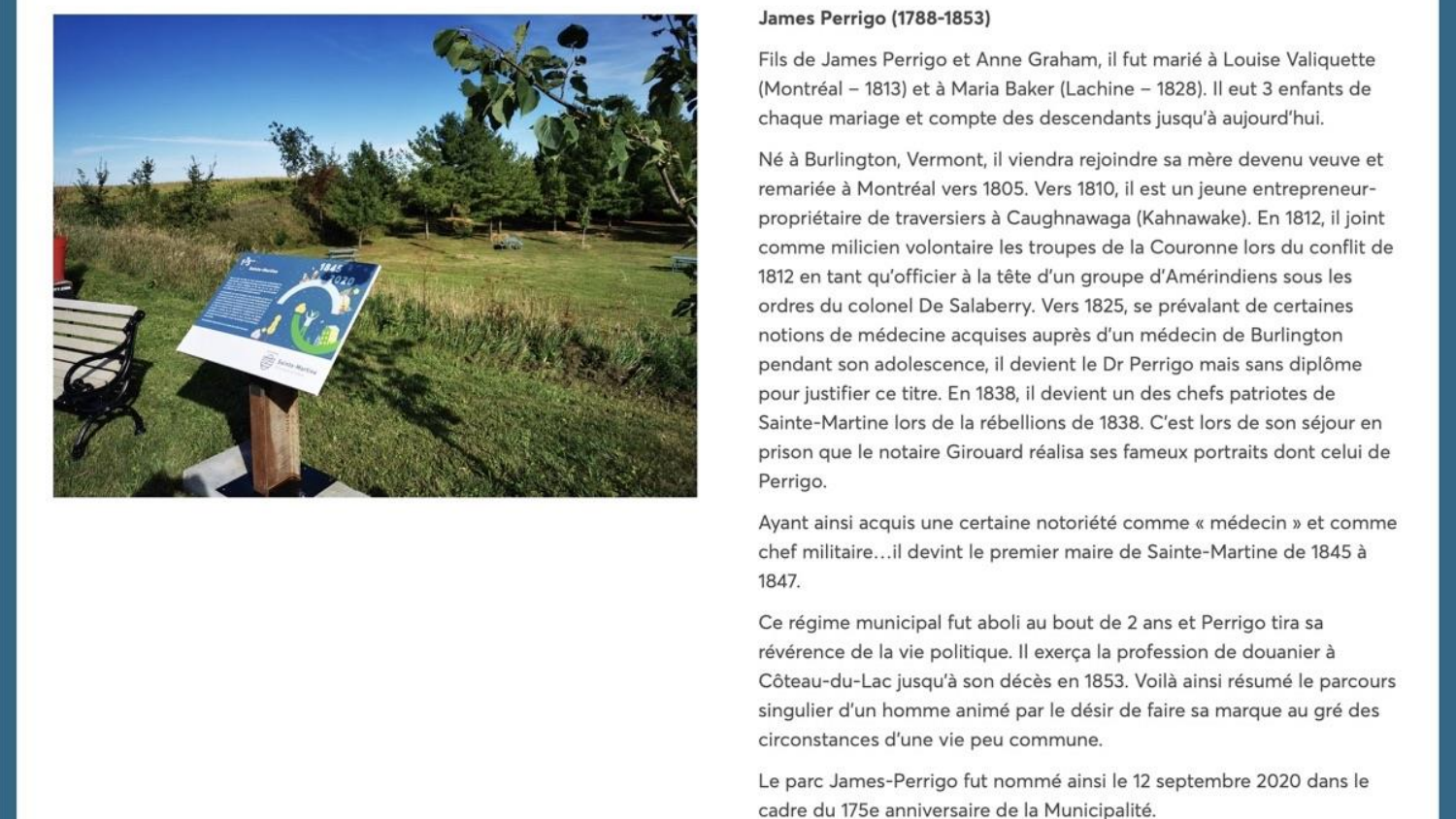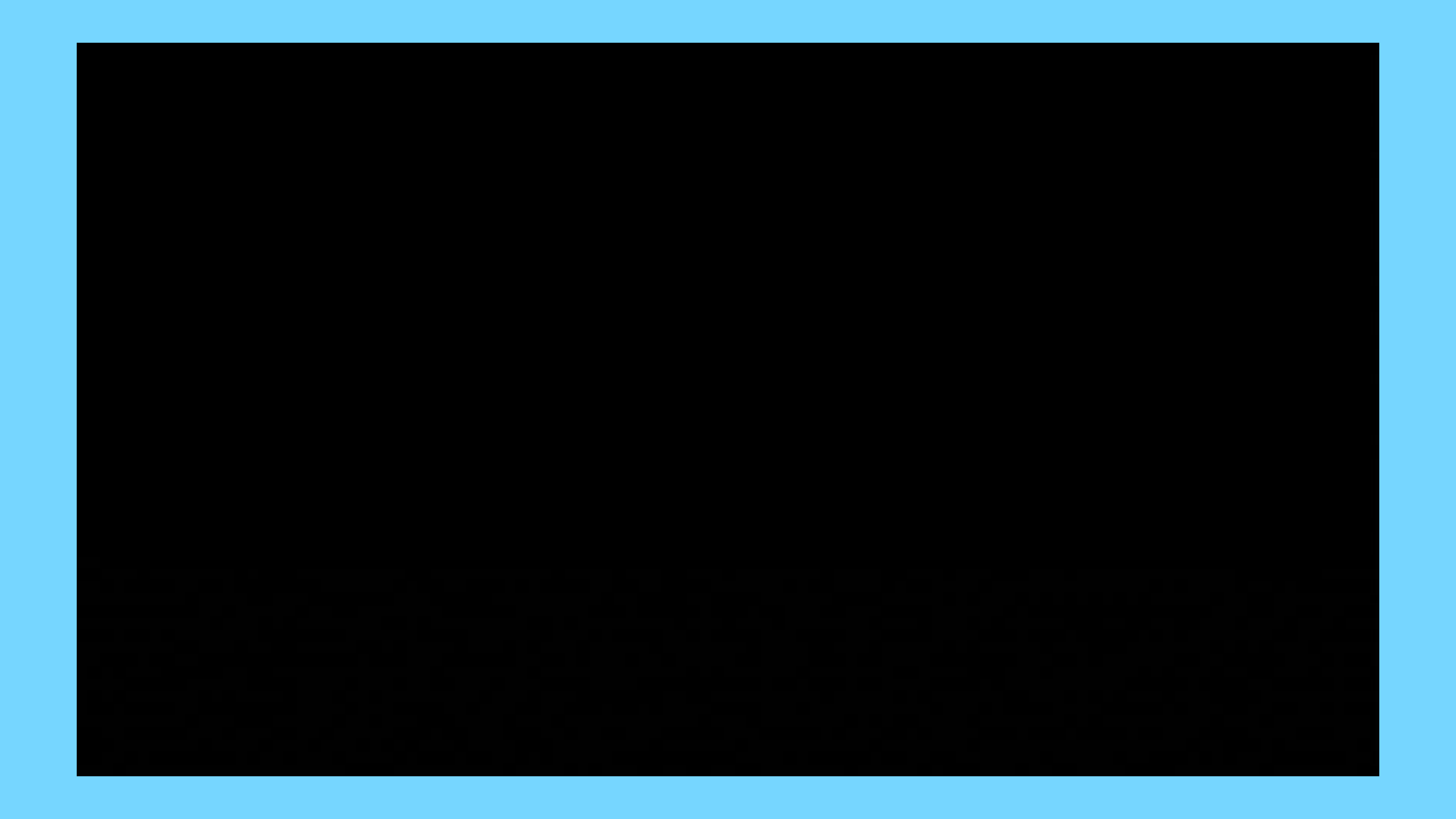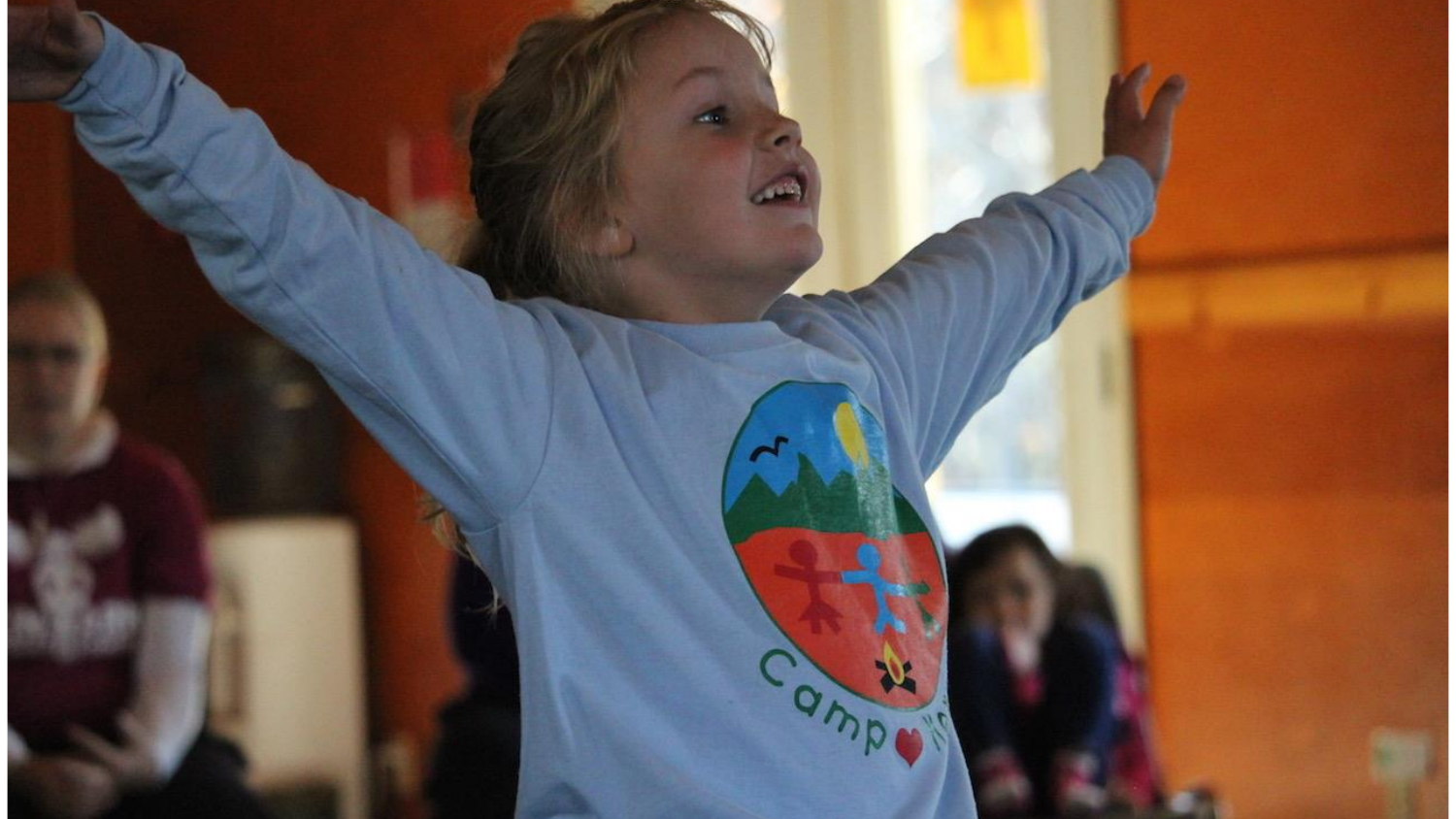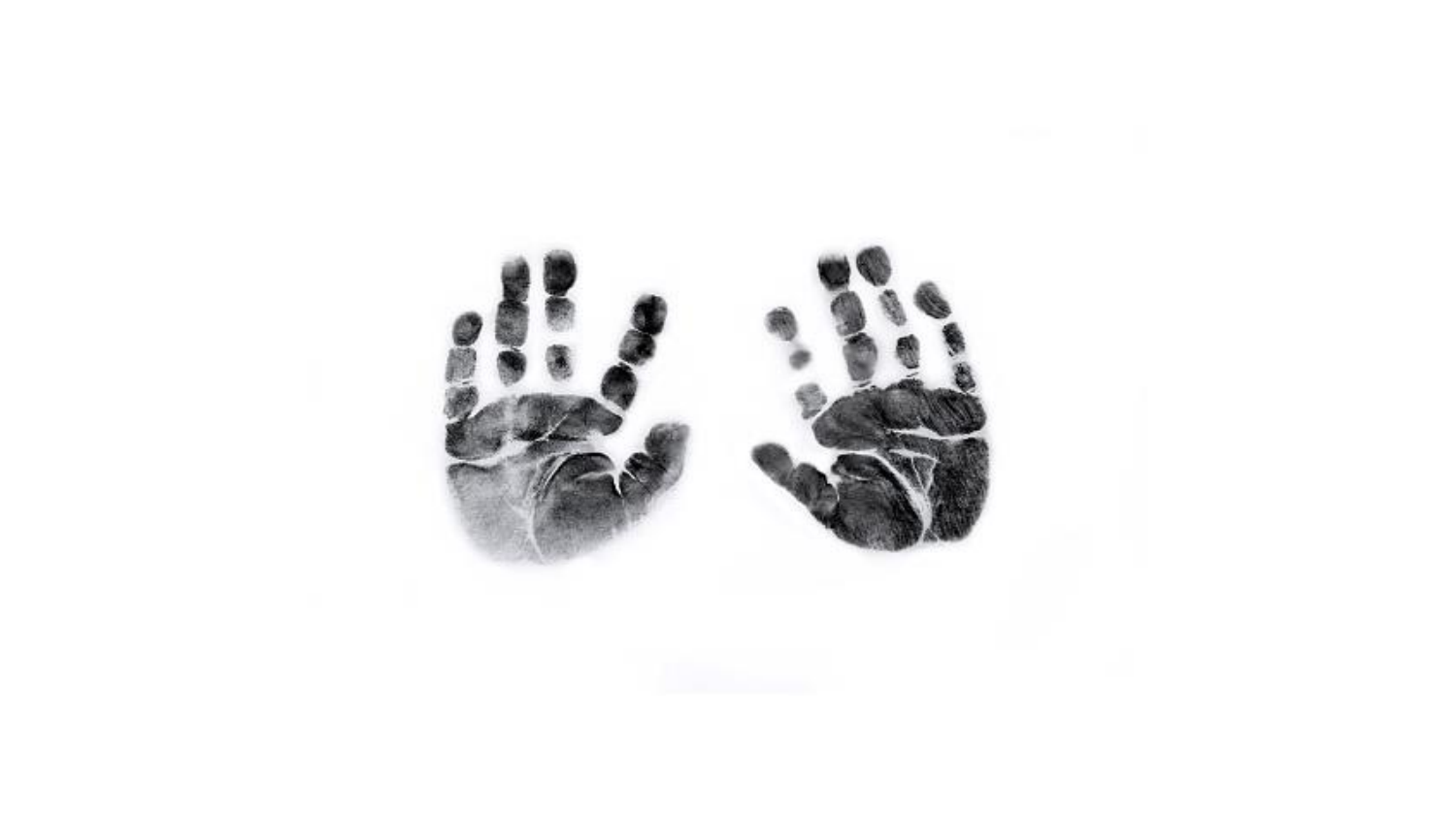#### Health Care Worker Response to Tragedy

- We bring our own trauma, grief and loss
- We may know some of our triggers, not all of them
- We see difficult things that can become intrusive thoughts
- We can suffer from burn-out (depersonalization & exhaustion)
- **But most HCW who last in the field have a natural resilience**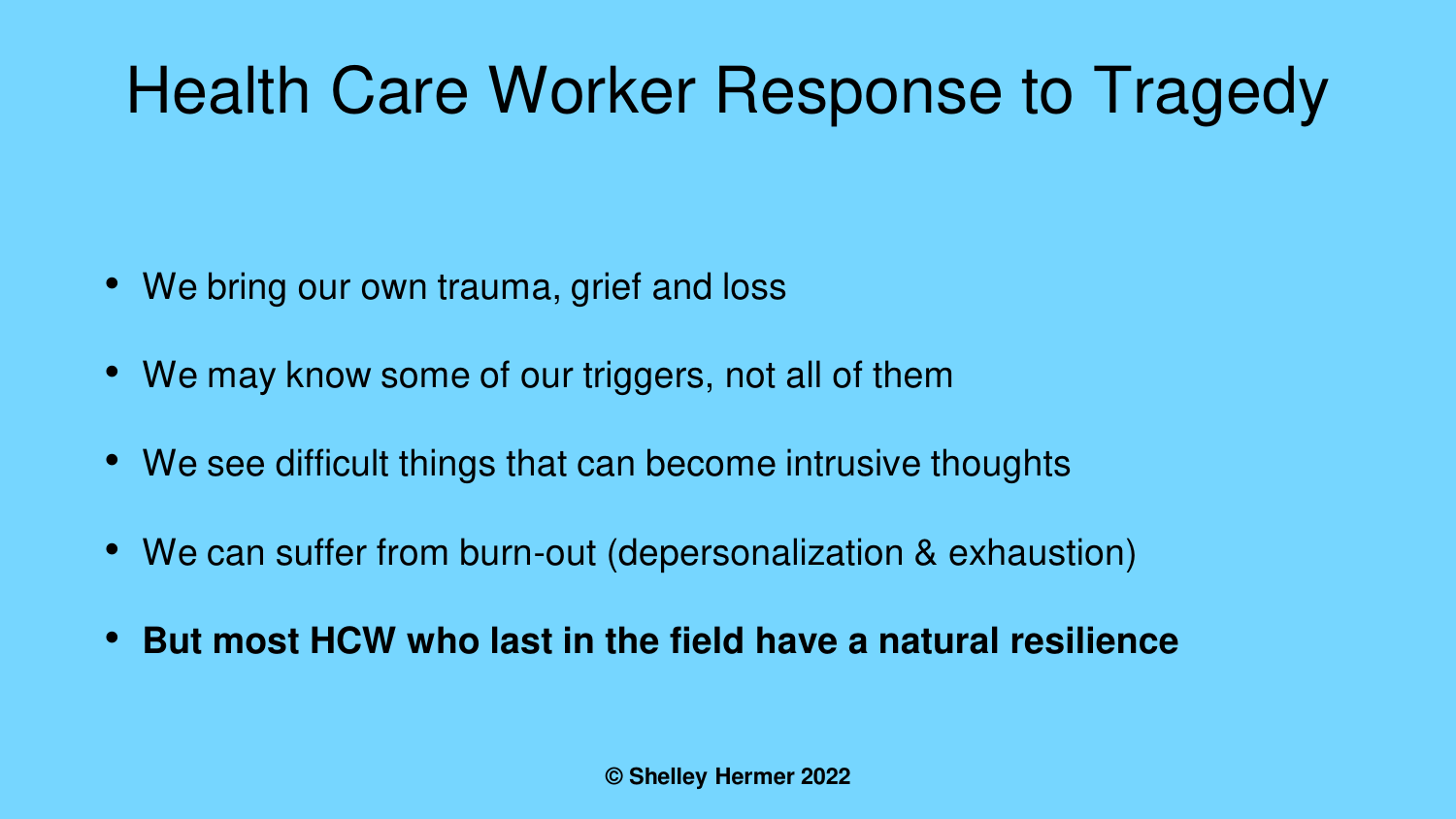## And then there was COVID

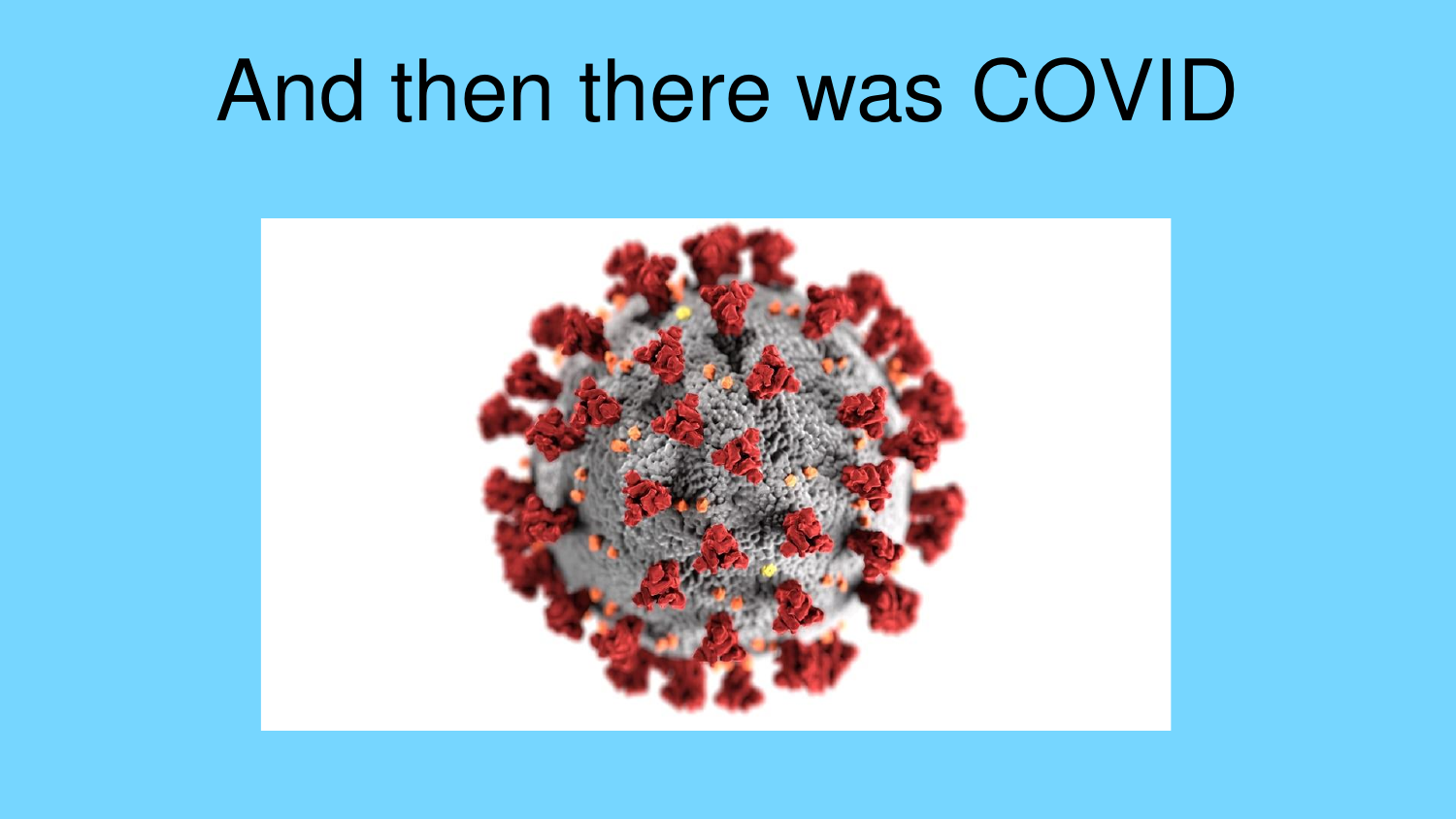# COVID-19 Complications

- Pre pandemic burnout risks neuroticism, high workload, value incongruence, poor job climate
- The pandemic increased worker stress in every possible way
- Suddenly the things we do to manage patient trauma and grief no longer possible
- Suddenly the things we do to manage our own stress also no longer possible
- Effect of these things led to HCW Fear, Moral Distress, and Burnout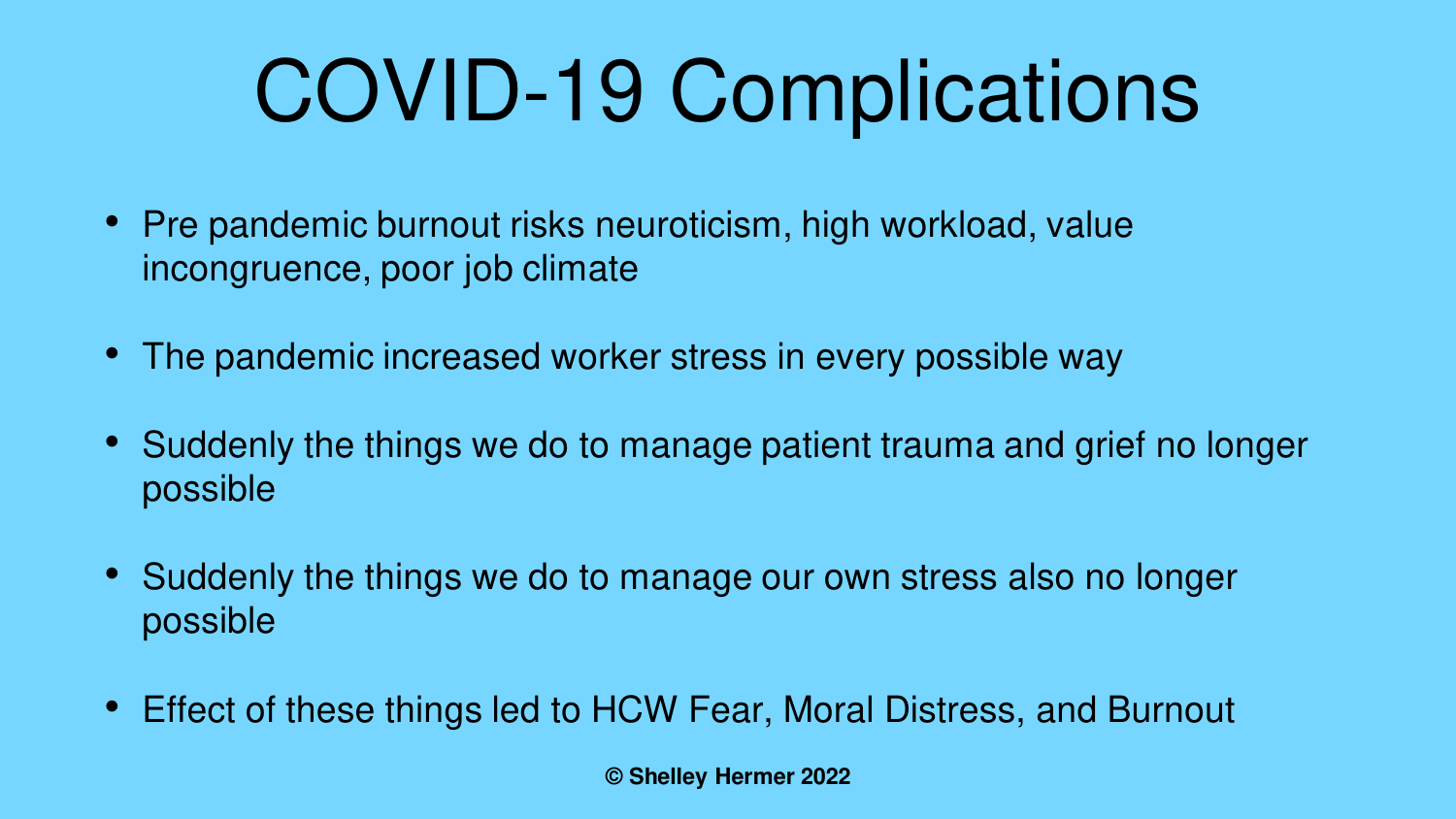## Research

- 2021 (Cléophat, J, Simone, P, Chiniara, G, et al)
- 2021 (Mongeau-Pérusse, Rizkallah,E. Bruneau J., et al.)
- 2022 (Marcil, M, Cyr, S, Marin, M, et al. )
- 2021 (Binnie, A, Moura, K, Moura, C., et al.
- 2021 (Cyr S., Marcel, M., Marin M., et al)
- 2021 (Plouffe, R., Nazarov, A., Forchuk, C., et al)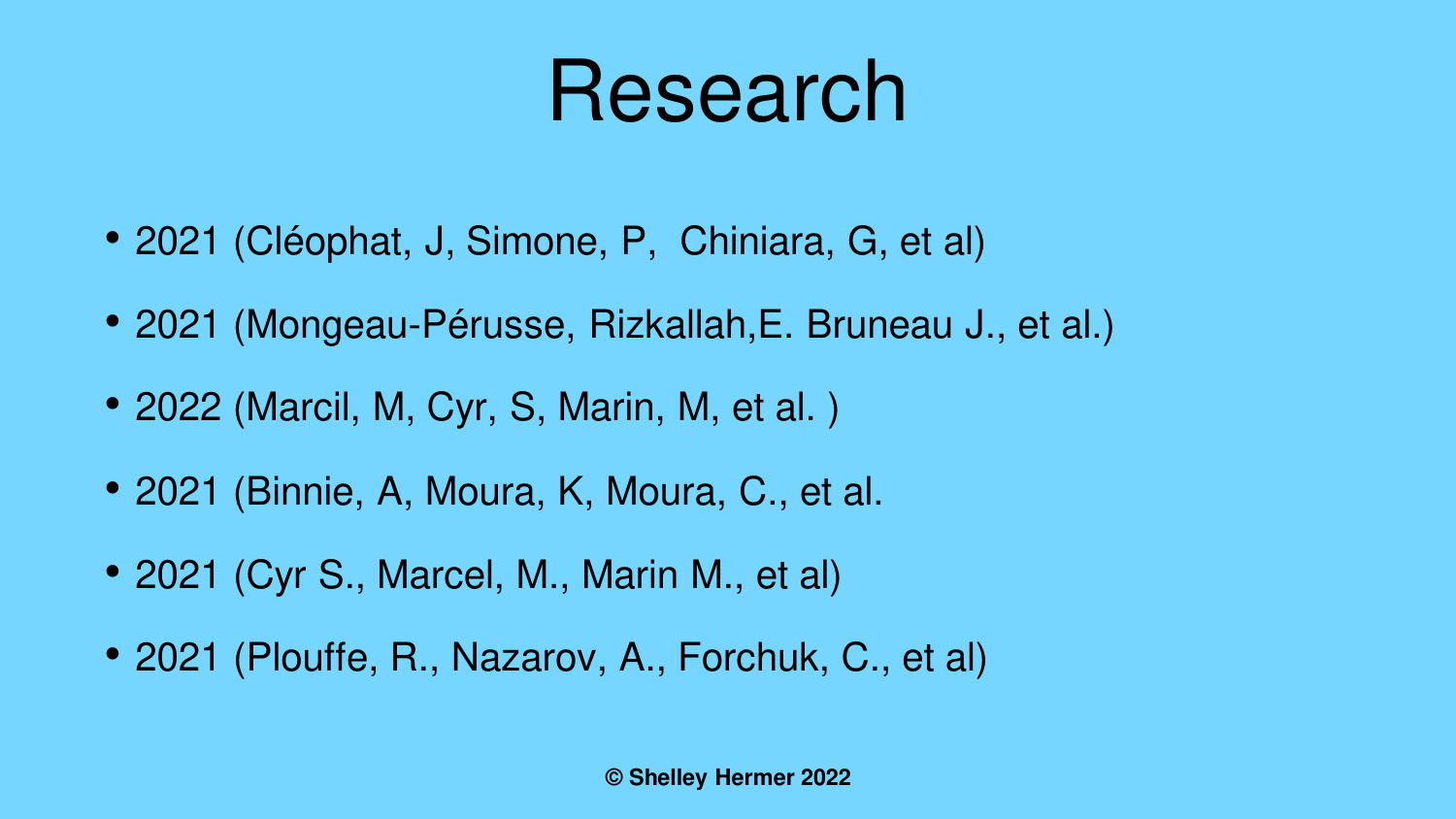### Stress and Infection Control Workers

- Extreme pressure to set protocols, change protocols, "exhausting"
- Same state of confusion, looked to for answers
- Sleepless nights and many tears, faced a lot of hostility
- Having to tell pts they could not see newborn baby bc +ve
- Could not reach public health re: coming to see dying relative
- Had to decide if a patient needs to die alone **© Shelley Hermer 2022**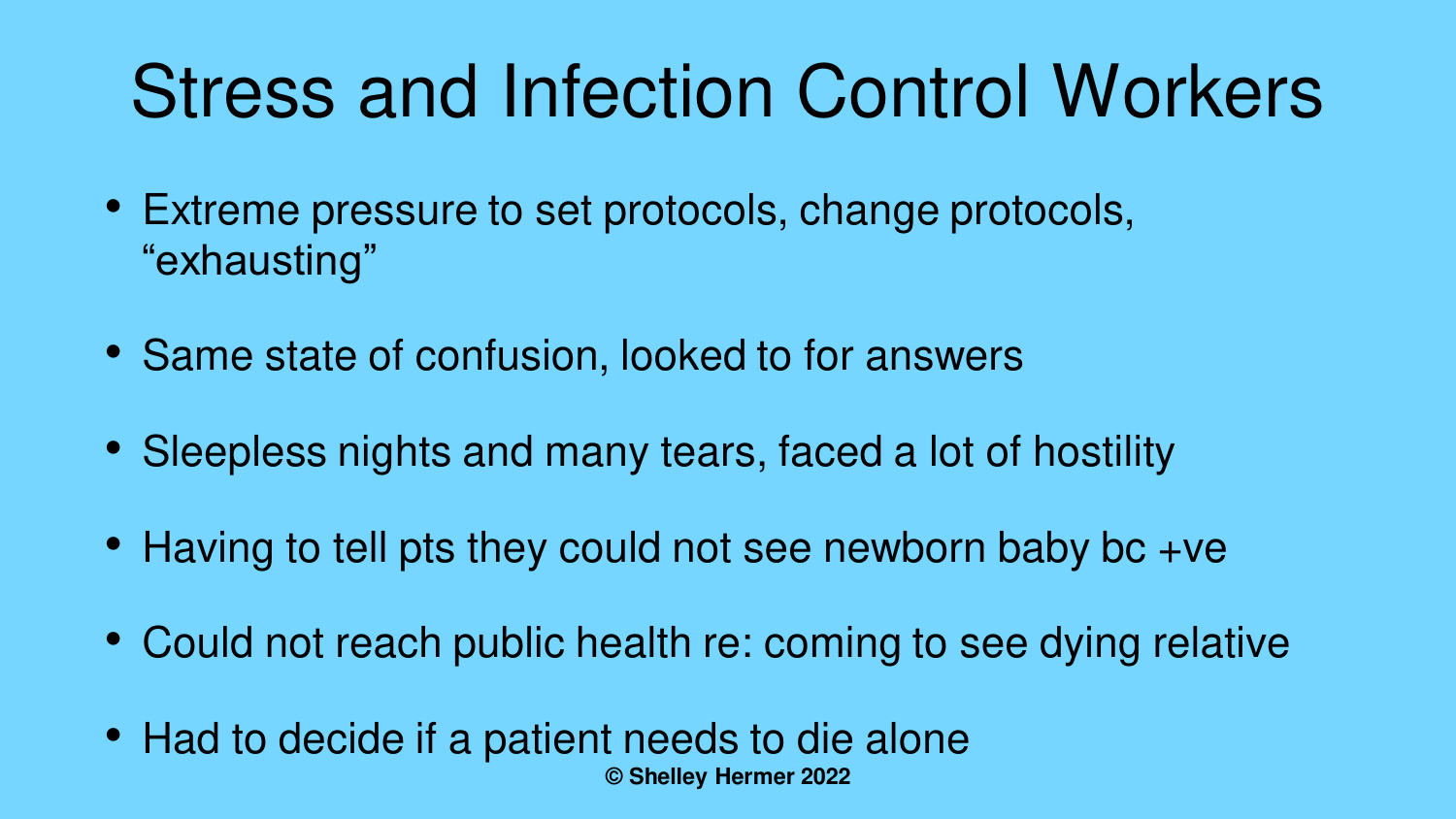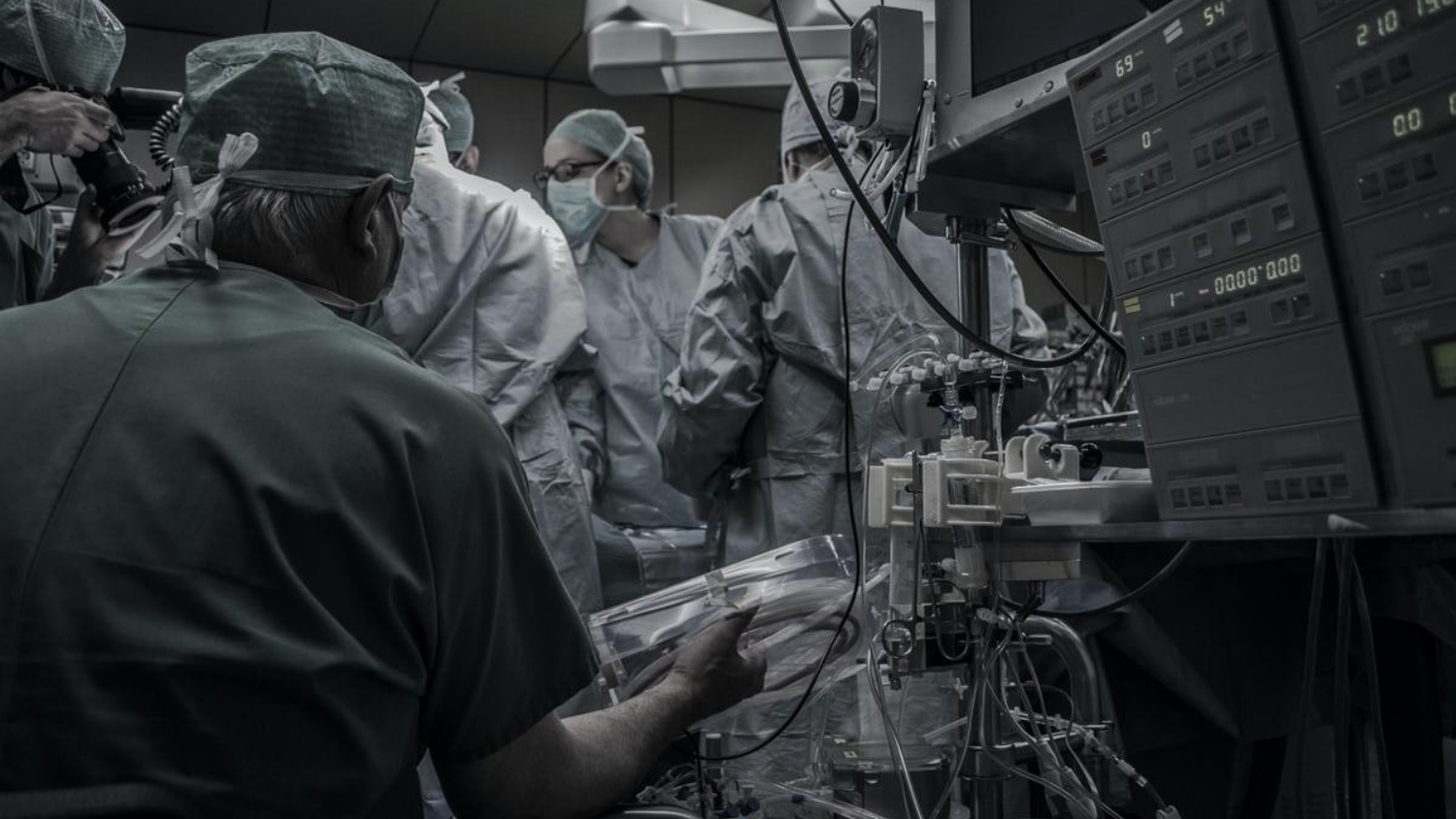#### Learnings from Critical Incident Stress Debriefs

- **Traumatic Events Deserve Urgent Response**
- -basic needs
- -psychological safety
- -return to support/comforts

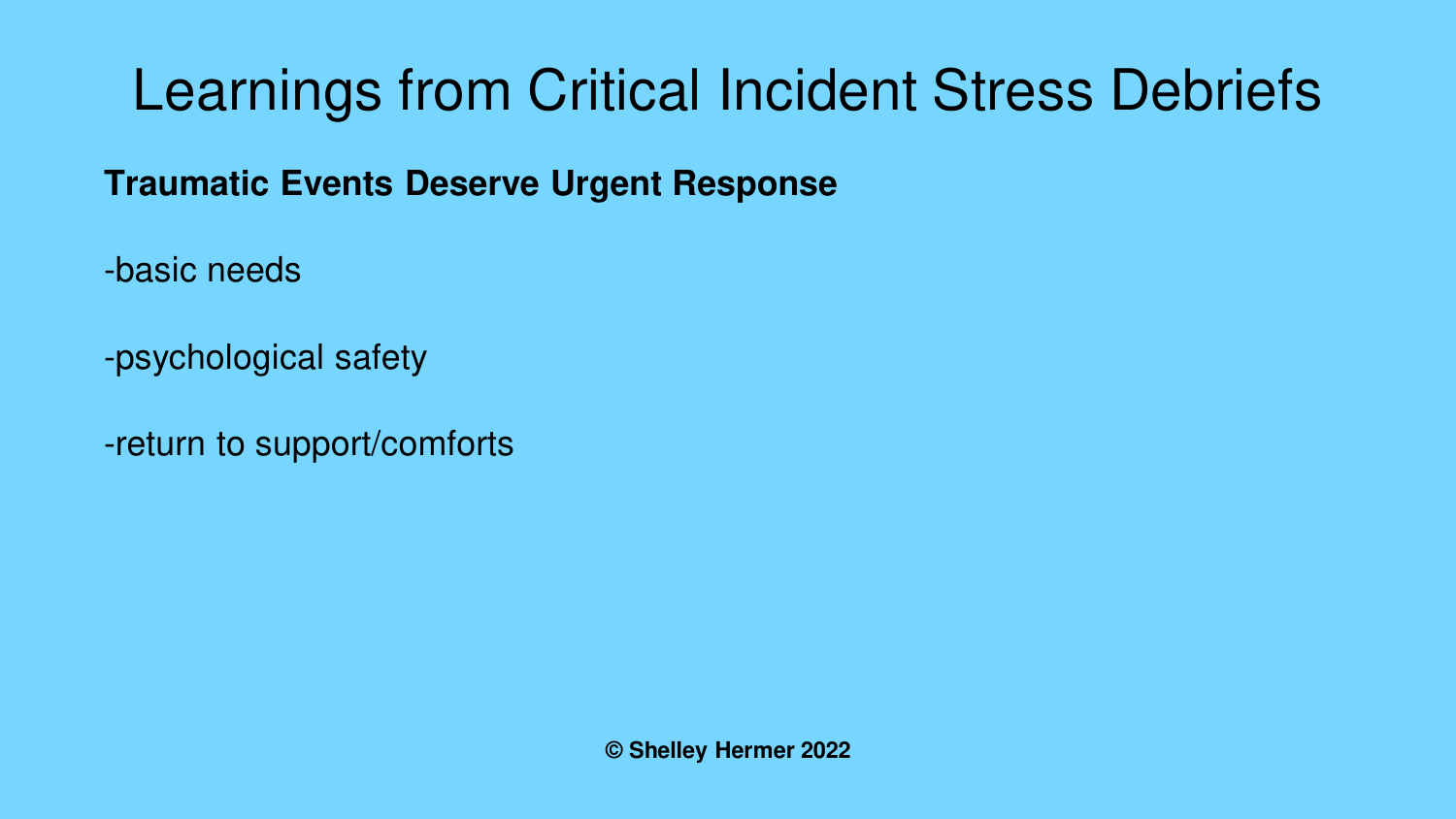## Learnings (con't)

- **Traumatic events deserve on-going care**
- -opportunities to debrief formally and informally
- -build opportunities for different narratives
- -ability to participate in quality improvements

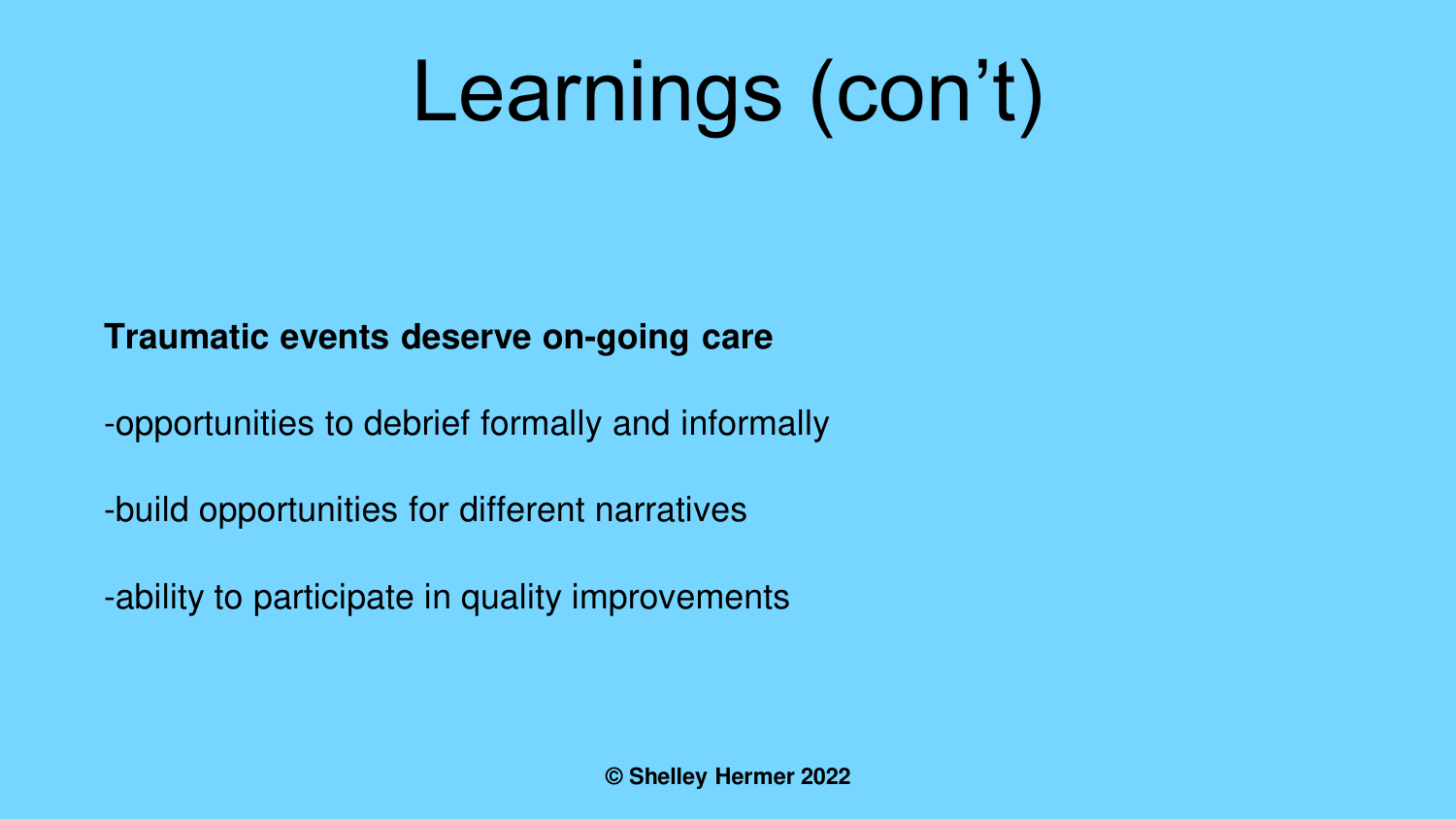### References and Acknowledgements

Binnie A, Moura K, Moura C, et al. *Psychosocial distress amongst Canadian intensive care unit healthcare workers during the acceleration phase of the COVID-19 pandemic. PLos One.* (2021) 16:8.

Cléophat J, Simon P, Chiniara, G, et al. How anxious were Quebec healthcare professionals during the first wave of the COVID-19 pandemic? A web-based cross-sectional survey. *IOS Press.* (2021) 701-712.

Cyr S, Marcel M, Marin M, Tardiff J, et al. Factors associated with burnout, post-traumatic stress and angio-depressive symptoms in healthcare workers 3 months into the COVID-19 pandemic: an observational study. *Frontiers in Psychiatry.* (2021) 12:669278

Marcil M, Cyr S, Marin, M, et cal. Hair cortisol change at COVID-19 pandemic onset predicts burnout among health personnel.*Psychoneuroendocrinology.* (2022) 138 105645

Mongeau-Pérusse V, Rizkallah E, Bruneau J, et al. Changes in alcohol habits among workers during the confinement of COVID-19: results of a Canadian cross-sectional survey. *Substance Abuse: Research and Treatment.* V15:1-5.

Plouffe R, Nazarov A, Forchuk, C, et al. Impacts of morally distressing experiences on the mental health of Canadian health care workers during the COVID-19 pandemic. *European Journal of Psychotraumatology.* (2021) 12: 1984667

I also wish to thank patients, families and my colleagues for my never-ending education about grief and loss.